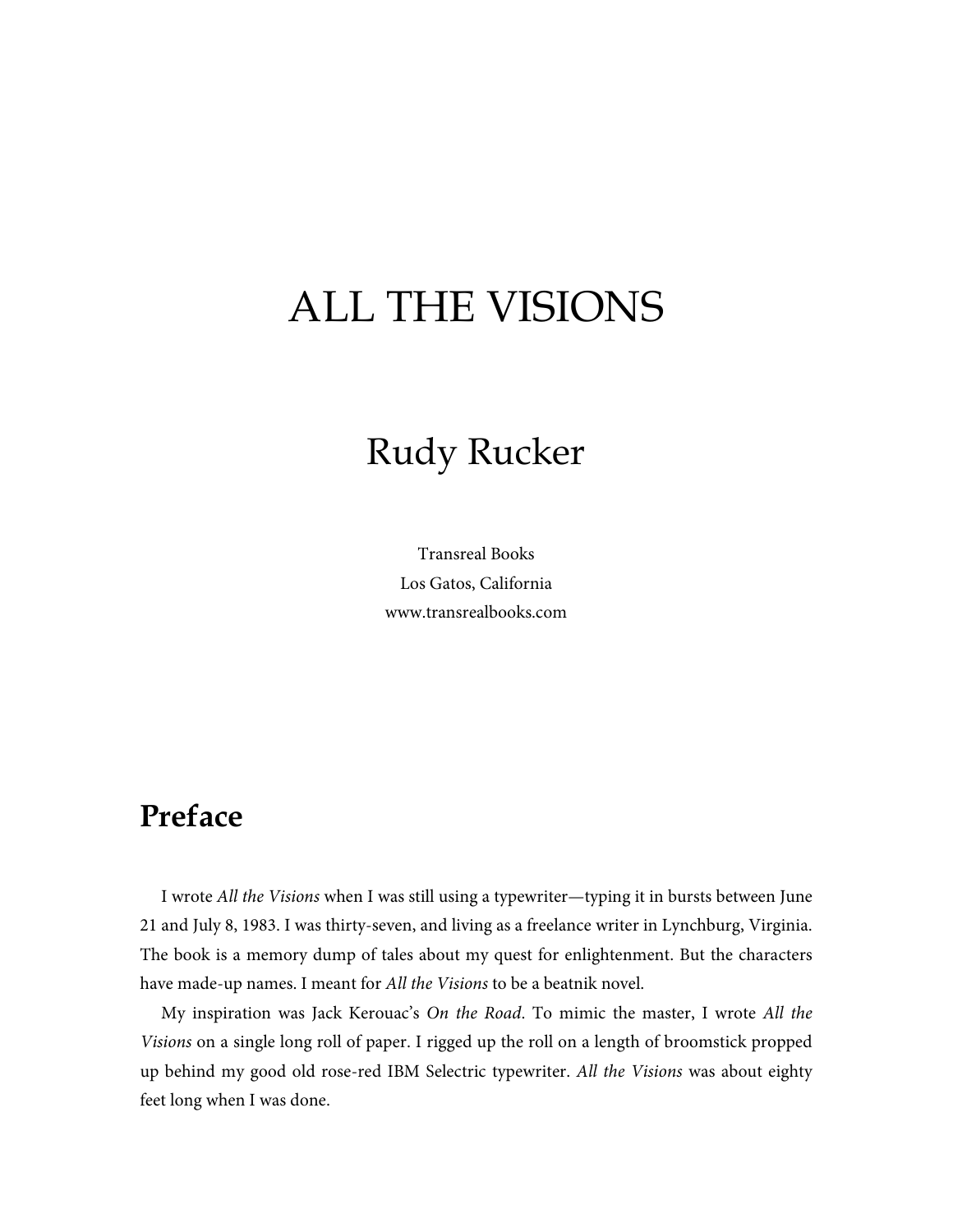I improvised most of *All the Visions*, but in a few spots I typed in copies of things I'd written before, such as some short memory sketches, excerpts from my high-school journals, a vision from my novel *Spacetime Donuts*, and some poems of mine. The poems appeared in my early chapbook, *Light Fuse and Get Away*, and in my *Transreal!* anthology. I also typed in a story about a wild day in New York City with my friend Eddie Marritz—the original version of this piece later appeared as "Drugs and Live Sex—NYC 1980" in the long-forgotten *Journal Wired*.

In order to emphasize the book's scrolly origins, I initially formatted it into three very long paragraphs. But in this second edition, I've put in more paragraph breaks, adding them at spots where I might have paused to catch my breath—like a horn-man resting between choruses, as Jack K. would say. In order to indicate my original just-three-paragraphs formatting, I've sectioned the text into three numbered "takes."

I've also revised *All the Visions* in other ways—tweaking the prose, clarifying the meanings, making some cuts, rearranging blocks of text, and adding a few extra scenes. At first I felt uneasy about making edits, but I feel the second edition is more novelistic, and closer to my original intentions. And of course Jack revised his single-paragraph *On the Road* scroll numerous times between its origins in April, 1951, and its eventual publication in 1957.

Although the narrator of *All the Visions* is passionately interested in math, literature, mysticism, and his family, these concerns are overshadowed by his monomaniacal focus on getting high. In 1983, and for another decade or so after that, I thought it was cool and funny to write this way. I wanted to seem *bad*. I didn't see my characters' binges and freak-outs as sad or painful—I thought of them as bold expeditions into the unknown.

By now I've long since changed my way of life, but I still find *All the Visions* to be an entertaining beatnik riff, a type of book that I've always enjoyed. I like the flow and roll of the long passages, and I'm particularly fond of the final "Take 3," which appeared in 1987 on its own as "Eschatology Rant" in an underground journal called *Semiotext[e] USA*.

If you'd like to read a more comprehensive and factual version of my life, check out my autobiography, *Nested Scrolls*, published in 2011. And, yes, that book's title alludes to my composition method for *All the Visions*. My more mature memoir is, you might say, a full lifetime's accumulation of scrolls.

Anyway, back in 1983 I sliced my eighty-foot *All the Visions* scroll into page-sized pieces and mailed a copy to my friendly editor Gerard Van der Leun at the august house of Houghton Mifflin. As I mention in the text of *All the Visions*, Gerard mailed the manuscript right back. Our family dog Arf was a puppy then—he dragged the book off the porch and